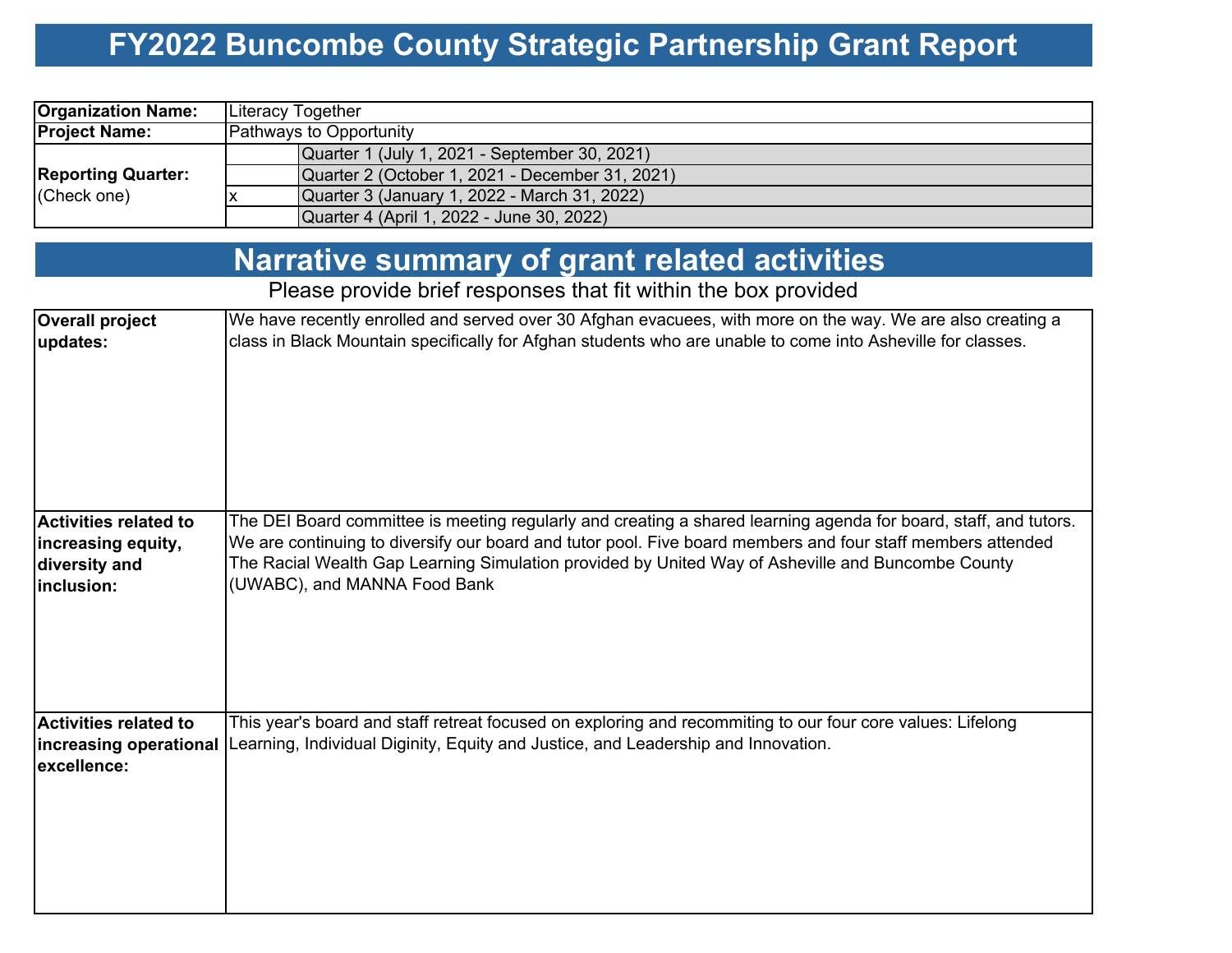### **FY2022 Buncombe County Strategic Partnership Grant Report**

| <b>Organization Name:</b>                | Literacy Together                               |  |  |  |  |  |  |  |
|------------------------------------------|-------------------------------------------------|--|--|--|--|--|--|--|
| <b>Project Name:</b>                     | Pathways to Opportunity                         |  |  |  |  |  |  |  |
| <b>Reporting Quarter:</b><br>(Check one) | Quarter 1 (July 1, 2021 - September 30, 2021)   |  |  |  |  |  |  |  |
|                                          | Quarter 2 (October 1, 2021 - December 31, 2021) |  |  |  |  |  |  |  |
|                                          | Quarter 3 (January 1, 2022 - March 31, 2022)    |  |  |  |  |  |  |  |
|                                          | Quarter 4 (April 1, 2022 - June 30, 2022)       |  |  |  |  |  |  |  |

### **Progress toward annual goals**

|                                                                                         | Please only include new data for the specific quarter |                  |                  |                  |                  |                 |
|-----------------------------------------------------------------------------------------|-------------------------------------------------------|------------------|------------------|------------------|------------------|-----------------|
| <b>Measure</b>                                                                          | <b>Annual Goal</b>                                    | <b>Quarter 1</b> | <b>Quarter 2</b> | <b>Quarter 3</b> | <b>Quarter 4</b> | <b>Progress</b> |
| Number of students receiving free tutoring                                              | 200                                                   | 183              | 41               | 89               |                  | 313             |
| Percent of students qualified to post-test after<br>receiving 40 instructional hours    | 40%                                                   | 0%               | 0%               | 0%               |                  | $0\%$           |
| Percent of students who are post-tested that<br>show improvement according to post-test | 50%                                                   | $0\%$            | $0\%$            | $0\%$            |                  | $0\%$           |
|                                                                                         |                                                       |                  |                  |                  |                  |                 |
|                                                                                         |                                                       |                  |                  |                  |                  |                 |

#### **Comments:**

We do not have students with more than 40 instructional hours until the last quarter. Post-tests are adminstered in May and June.